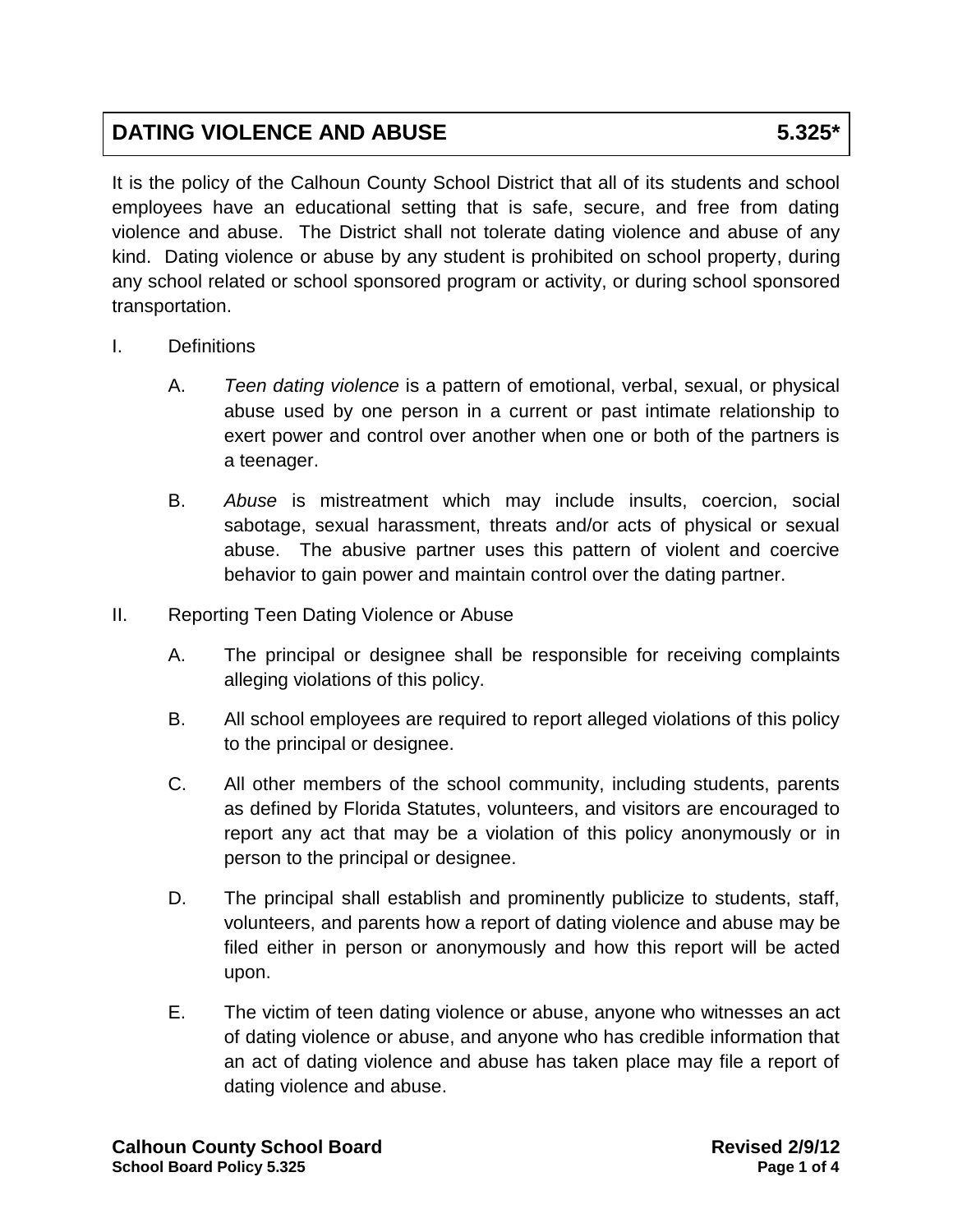- F. Submission of a good faith complaint or report of teen dating violence or abuse will not affect the complainant or reporter's future employment, grades, learning or working environment, or work assignments.
- G. Any written or oral report of an act of dating violence and abuse shall be considered an official means of reporting such act(s). Reports may be made anonymously, but formal disciplinary action may not be based solely on the basis of an anonymous report.
- H. Incidents of teen dating violence and abuse shall be filed within ten (10) school days of the alleged incident or having knowledge of the incident.

## III. Investigations

- A. The principal or designee shall select a staff member employed at the school and trained in investigative procedures to initiate the investigation. The staff member may not be the accused perpetrator or victim.
- B. Documented interviews of the victim, alleged perpetrator and witnesses shall be conducted privately and separately. All interviews are confidential. Each individual (victim, alleged perpetrator and witnesses) will be interviewed separately and at no time will the alleged perpetrator and victim be interviewed together.
- C. The investigative process shall be completed within ten (10) school days from the time the report is filed.
- D. The highest level of confidentiality possible will be upheld regarding the submission of a complaint or a report of teen dating violence and/or abuse and the investigative procedures that follow.
- E. If it is determined that inappropriate behavior(s) has occurred, the investigator will make recommendations for disciplinary action to the principal or Superintendent.
- IV. Discipline
	- A. Immediate action shall be taken to eliminate the behavior.
	- B. Disciplinary action shall be taken based on the circumstances of the behavior(s).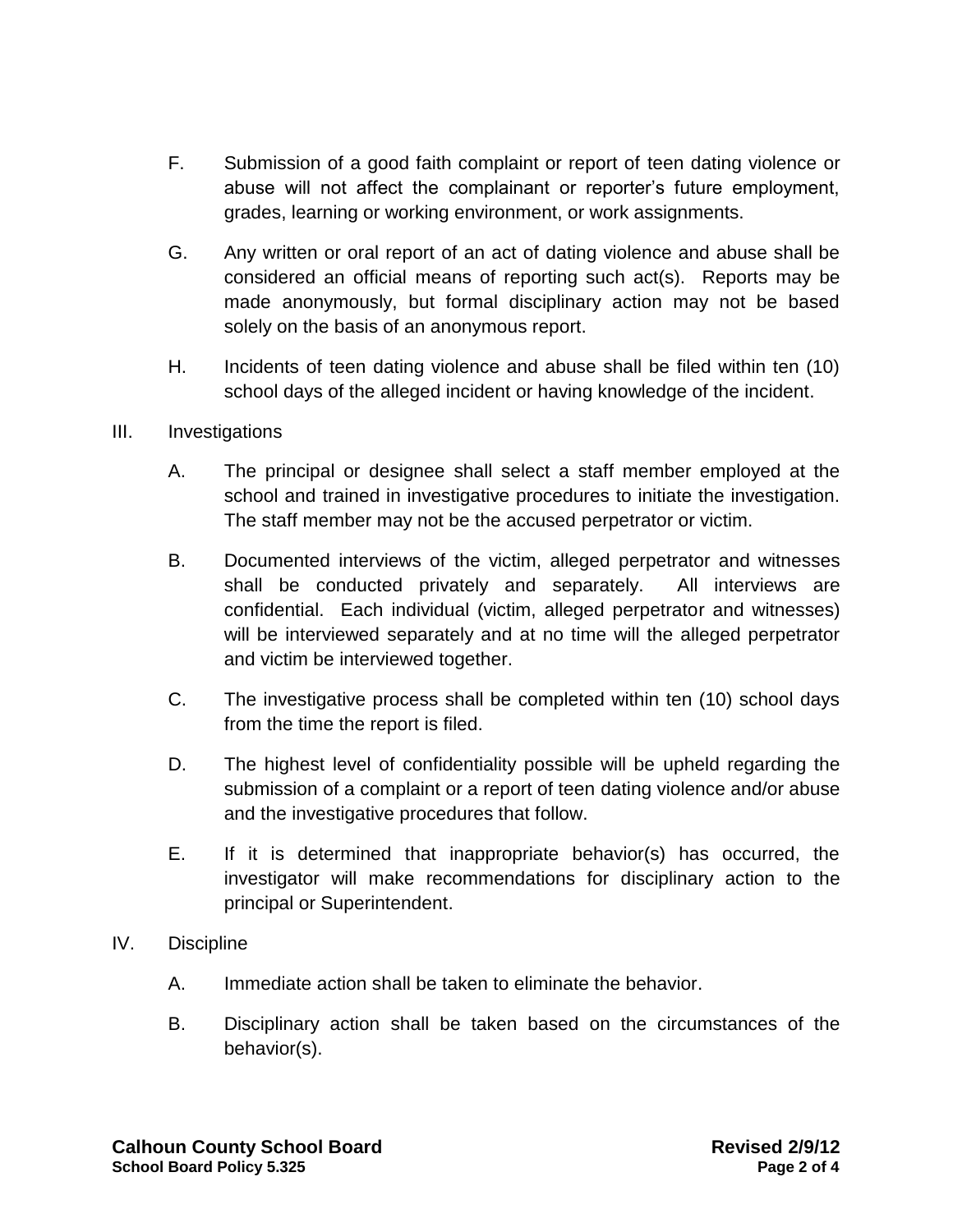- C. Discipline shall be consistent with the provisions of the *Code of Student Conduct*.
- D. If a crime has been committed, the appropriate law enforcement agency shall be immediately notified.
- V. Restraining Orders
	- A. If an order of protection has been issued, the student or his/her parent(s) should inform the school immediately.
	- B. The investigator will contact the abuser and his/her parent(s) to initiate a contract to stay away from the victim, consistent with the terms of the order, with penalties for known violations of the contract.
	- C. The principal or district administrator will notify law enforcement immediately if he/she has a reasonable belief that a criminal or civil restraining order has been violated.
	- D. The school resource officer and/or security officer will respond immediately to a report of a violation of a criminal or a civil restraining order.
- VI. Support Services for the Victim

The school shall provide a victim of dating violence and abuse with support services that may include but are not limited to

- A. A contract with the offender to stay away from the victim while on school grounds, on school transportation and during school sponsored programs and events;
- B. Reasonable accommodations, such as class schedule changes;
- C. Security protection, such as safe egress/regress from school and within the school;
- D. Timely and comprehensive investigation of dating violence and abuse complaints.
- E. Referrals for outside support and/or counseling.